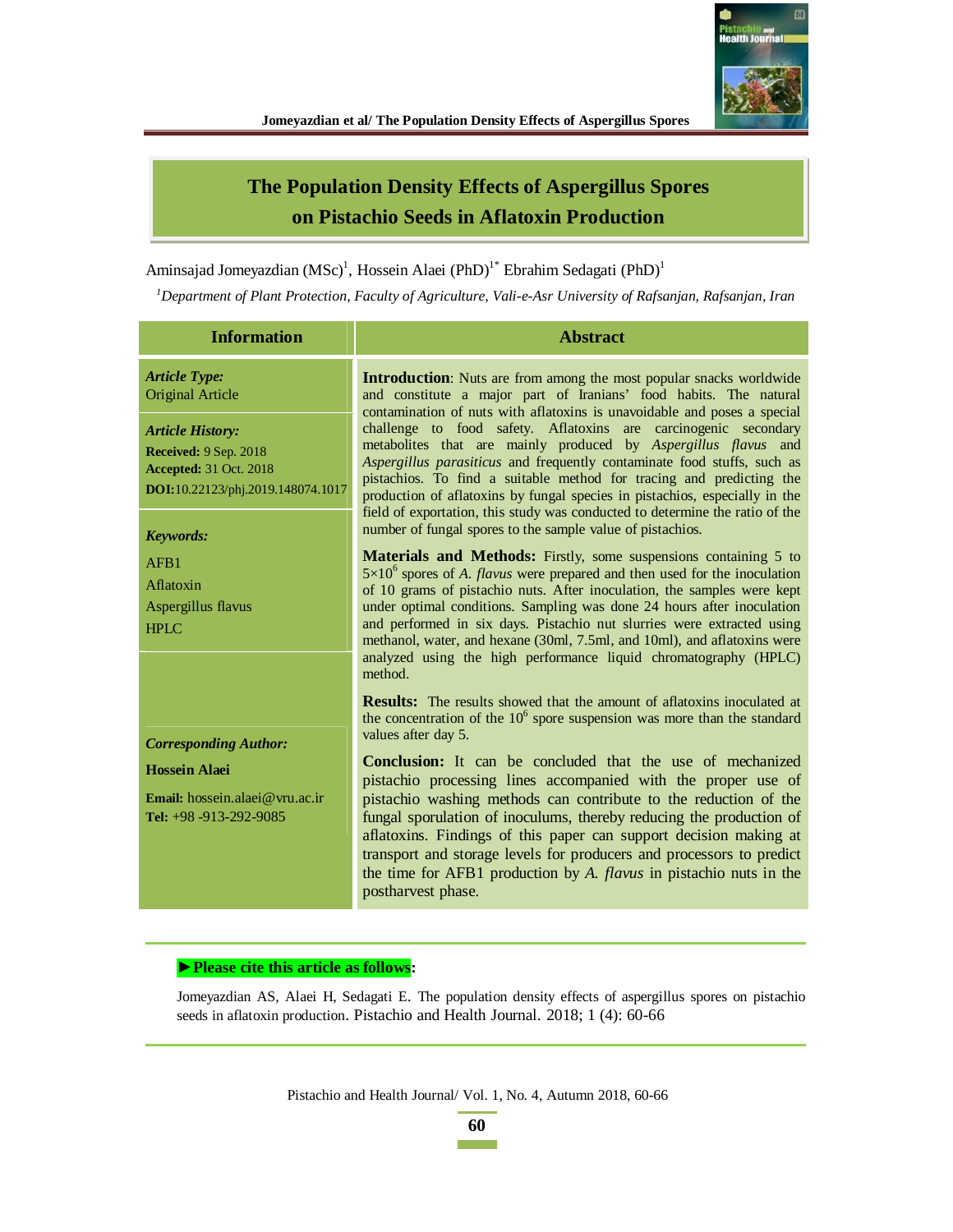# **Introduction**

Aflatoxins (AFs) are potent, carcinogenic, mutagenic, and teratogenic metabolites produced primarily by some fungal species, such as *Aspergillus flavus* and *Aspergillus parasiticus*. Foodstuffs, especially in warm climates, are prone to the invasion by the species of aflatoxigenic fungi and the subsequent production of aflatoxins at harvesting, processing, transportation, and storage stages. The four major naturally produced AFs are Aflatoxin B1 (AFB1), Aflatoxin B2 (AFB2), Aflatoxin G1 (AFG1), and Aflatoxin G2 (AFG2). Letters "B" and "G" refer to blue and green fluorescent colors produced by these compounds under UV light on thin-layer chromatography plates, while subscript numbers 1 and 2 indicate major and minor compounds, respectively [1]. *A. flavus* is more adapted to the aerial parts of plants (leaves, flowers, and fruit) and produces only B AFs, while *A. parasiticus* produces both B and G AFs and is well adapted to the soil environment [2]. However, the mold infestation level and the identification of common species are from among the major parameters that may show the quality of the material and the future potential for the presence of mycotoxins. The Institute of Standards and Industrial Research of Iran (ISIRI) has set an MTL of 5 and 15 ng/g for AfB1 and total aflatoxins, respectively. The European Union has set limits for AFB1 and total AFs at 2- 4 and 10 ng/g respectively, in pistachios [3- 5]. Therefore, mold counts are included in the quality control assurance of many foods. The current methods used in

assessing the mold presence are timeconsuming, labor-intensive, and costly; besides, they require mycological facilities and expertise. Because of the carcinogenic potential of aflatoxins, there is an urgent need for developing detection methods that are rapid, repeatable, and highly specific.

The fungal contamination of pistachios may occur at three times. Firstly, it may occur when the nuts are on trees. In this case, ripe pistachios are more susceptible to contamination by the windborne and insectborne spores of fungal species [5]. Secondly, at the postharvest stage, when nuts are dehulled, washed, and sorted, they are also susceptible to contamination. The washing water can be a source of contamination, and if the nuts are left wet, they will be contaminated. Thirdly, contamination can occur during storage periods, especially when nuts are stored under adverse conditions of temperature and relative humidity [6]. In brief, when nuts are on trees, the concentration of aflatoxins is generally low; however, the high levels of humidity and temperature in bulk bins provide ideal conditions for the contamination of cracked pistachio fruits [7]. In general, nuts with thick shells, like macadamia nuts, are better protected against the intrusion of molds. Other nuts, like pistachios, are most susceptible to mold infestation due to shell splitting at the end of the maturation stage [8]. The sorting and elimination of split nuts can decrease significantly the contamination of mycotoxins [9]. Studies conducted on hazelnuts and pistachios suggested that the optimum temperature and RH for the production of AF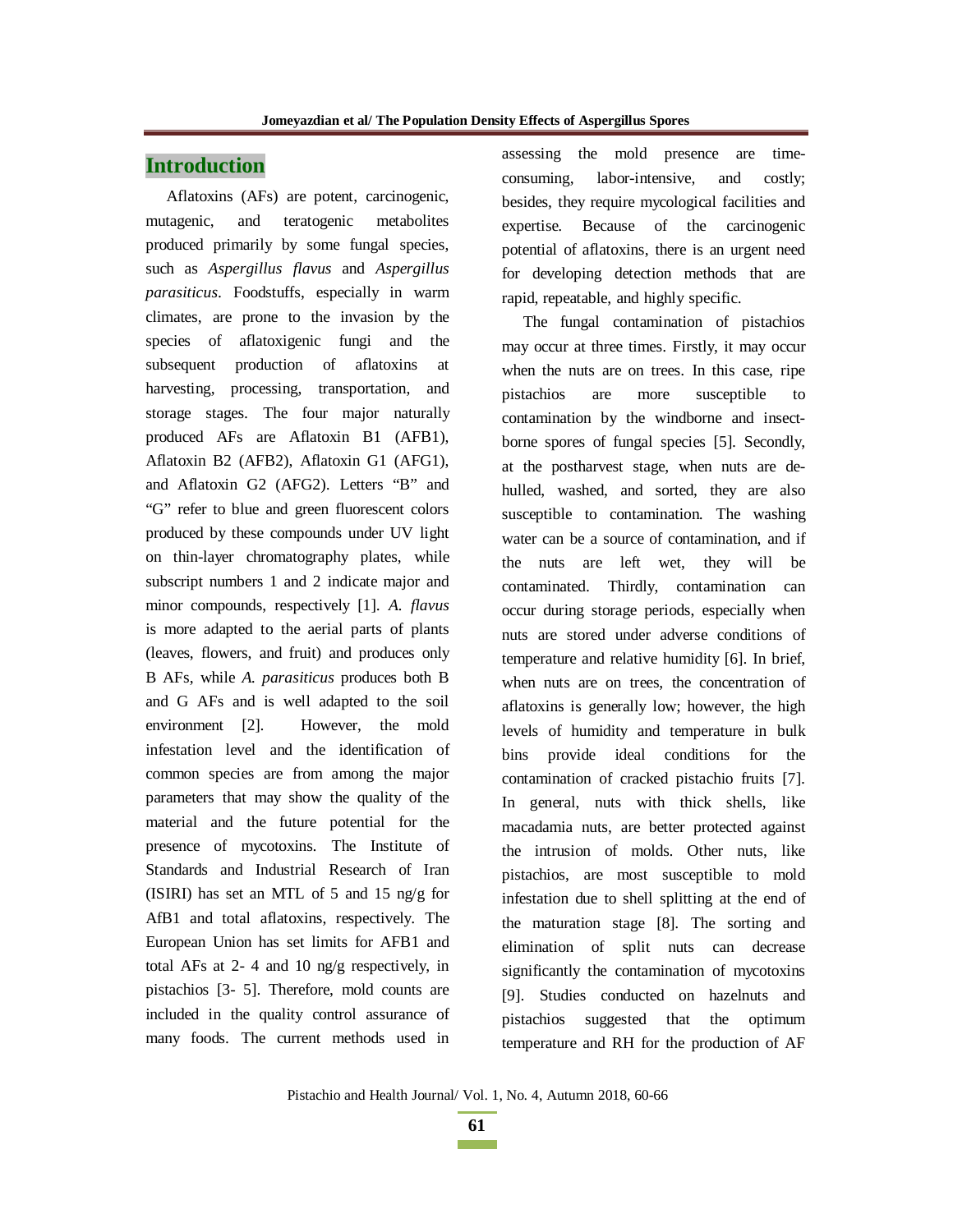were 25– 30ºC and 97– 99%, respectively. Hence, the high levels of humidity and temperature are more suitable for the production of toxins [10, 11]. As a result, the climate of Mediterranean countries is most favorable for mold infestation and mycotoxin synthesis [1, 12].

The mycotoxin contamination of foodstuffs and feedstuffs has been studied in Iran [11, 13- 15]. To investigate the importance of the inoculum source in pistachio contamination, the quantitative analysis of the relationship between the density of the pathogen or propagules in nuts and the aflatoxin levels of nuts is critical in epidemiological studies.

### **2. Materials and Methods**

### **2.1. Fungal isolates and culture conditions**

*Aspergillus flavus* isolates used in this study were obtained from the Mycology Culture Collections of our laboratory. The isolates were maintained by sub-culturing on Potato Dextrose Agar (PDA) (Sigma Aldrich) at  $28 \pm 1$ °C for 3-4 days. Fungal spore suspensions were obtained by suspending a slice (0.5×0.5 cm) of the fungal culture in 5ml of sterile distilled water, centrifuged for one minute, and taken from Whatman paper No. 4 to remove additional components, such as media and mycelia, and were then stored as spore suspensions in 15% glycerol, at  $-80^{\circ}$ C.

# **2.2. Preparation of pistachio nut samples**

Pistachio nuts, of the Kalehquchi cultivar, were selected for the experiment. To ensure the non-contamination of the samples with aflatoxins, the healthy and non-split pistachio nut samples were used. Before inoculation with aspergillus spore concentrations, the samples were disinfected with sodium hypochloride (10%).

# **2.3. Preparation of aspergillus spore suspensions**

Aspergillus spore suspensions at the concentration of 5 to  $5 \times 10^6$  spores/mL were produced by suspending a plug of 7-day old culture of aspergillus grown on PDA in 5ml of sterile distilled water, centrifuged for one minute, and then taken from Whatman paper No. 4 to remove additional components, such as media and mycelia. The spores were quantified using a haemocytometer and then diluted serially in Milli Q water with 0.01% Tween 20. Next, the suspensions containing 5 to  $5 \times 10^6$  spores were used.

### **2.4. Sample inoculation**

For the inoculation of the samples, two milliliters of the dilution series with a specific spore number were used to inoculate 10 grams of pistachios seeds.

#### **2.5. Aflatoxin analysis**

#### **2.5.1. Preparation of the aflatoxin standard solution**

The standard mix was diluted with methanol to obtain the concentration of 10 ng  $ml^{-1}$  for AFB1, AFB2, AFG1, and AFG2. From this intermediate solution, a series of working standard solutions were prepared at the concentrations of 0.1, 0.2, 0.4, 1.2, 2, 4, and 5 ng  $ml^{-1}$ , freshly in the LC mobile phase.

#### **2.5.2. Aflatoxin extraction**

The samples were analyzed by the high performance liquid chromatography (HPLC) method (AOAC official method 999.07) [16]. Regarding the HPLC analysis, pistachio nut saps were extracted with methanol, water, and

Pistachio and Health Journal/ Vol. 1, No. 4, Autumn 2018, 60-66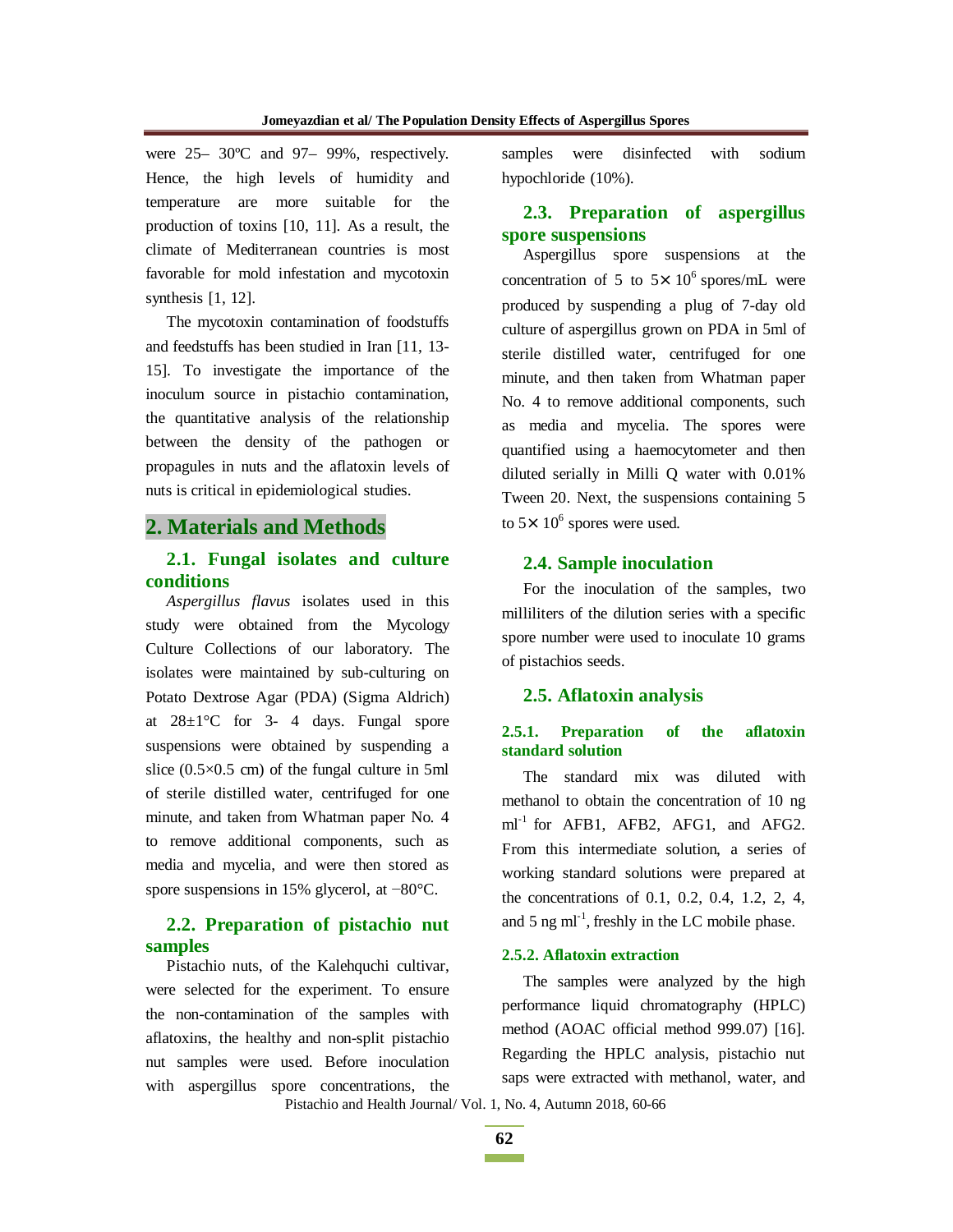hexane (30ml, 7.5ml, and 10ml). They were then filtered, with the extract diluted with water and filtered through Whatman filter paper no 2. For the cleanup of the samples, Aflatest IACs were used. Firstly, 10ml of the phosphate buffer saline (PBS) was passed through the IAC. Next, 5ml of the filtrate was passed through it at the flow rate of ca. 1 drop/s. The column was washed with 10ml of water and dried by vacuum drying application. In the end, AFs were eluted with methanol by the following procedure, i.e., firstly, 0.5ml of methanol was applied to the column, which was passed through by gravity. Secondly, after one minute, the second portion of the 0.75ml of methanol was applied and collected. The elute was then diluted with water and analyzed by HPLC.

#### **2.5.3. HPLC conditions**

The limit of detection (LOD) and the limit of quantitation (LOQ) were defined as the concentration obtained by calculating the standard deviation of the calibration curves of aflatoxins, multiplied several times. Chromatographic analyses were performed using a Hewlett-Packard 1090 series II L instrument (Agilent Technologies Palo Alto, CA, USA), equipped with an auto-injector and an HP FLD series 1100 fluorescence detector. Excitation and emission wavelengths were 365 and 455nm, respectively. Agilent SUPELCOSIL LC-18 and the HPLC Column (Agilent Technologies,  $150-406$  mm,  $5\mu m$ particles) were used. The mobile phase consisted of water, methanol, and acetonitrile  $(63:26:11)$ , and the flow rate was 1.0ml min<sup>-1</sup>, with a volume of 20ml injected. Under these conditions, retention times were approximately 2 minutes and 2.4 minutes for AFB2 and AFB1, respectively.

### **2.5.4. Calibration curves and standard solutions**

Calibration curves were determined for the analysis of aflatoxins, using standard solutions. Standard solutions were used at four concentration levels (from 20 to 1000 Ag  $ml^{-1}$ ), with three concentrations applied to each level. Linear calibration graphs were obtained within the range studied by plotting the peak areas against the aflatoxin amount injected under the conditions mentioned above. Aflatoxin quantification was conducted by comparing the peak areas with the calibration curves (Fig 1).

### **3. Results**

The results implied that the number of *A. flavus* spores in pistachio samples played an important role in the contamination and increase of the aflatoxin concentration. Regarding the spore numbers of  $10^0$  to  $10^5$ from each 10 grams of pistachio samples, after six days, the aflatoxin concentration was less than the detectable concentration, with the aflatoxin content being detectable only at the concentration of  $10<sup>6</sup>$ . The results are shown in diagram 1. Fungal colonies were identifiable on the samples of the inoculated pistachios at different concentrations after 15 days of incubation, under optimal environmental conditions (Fig 2).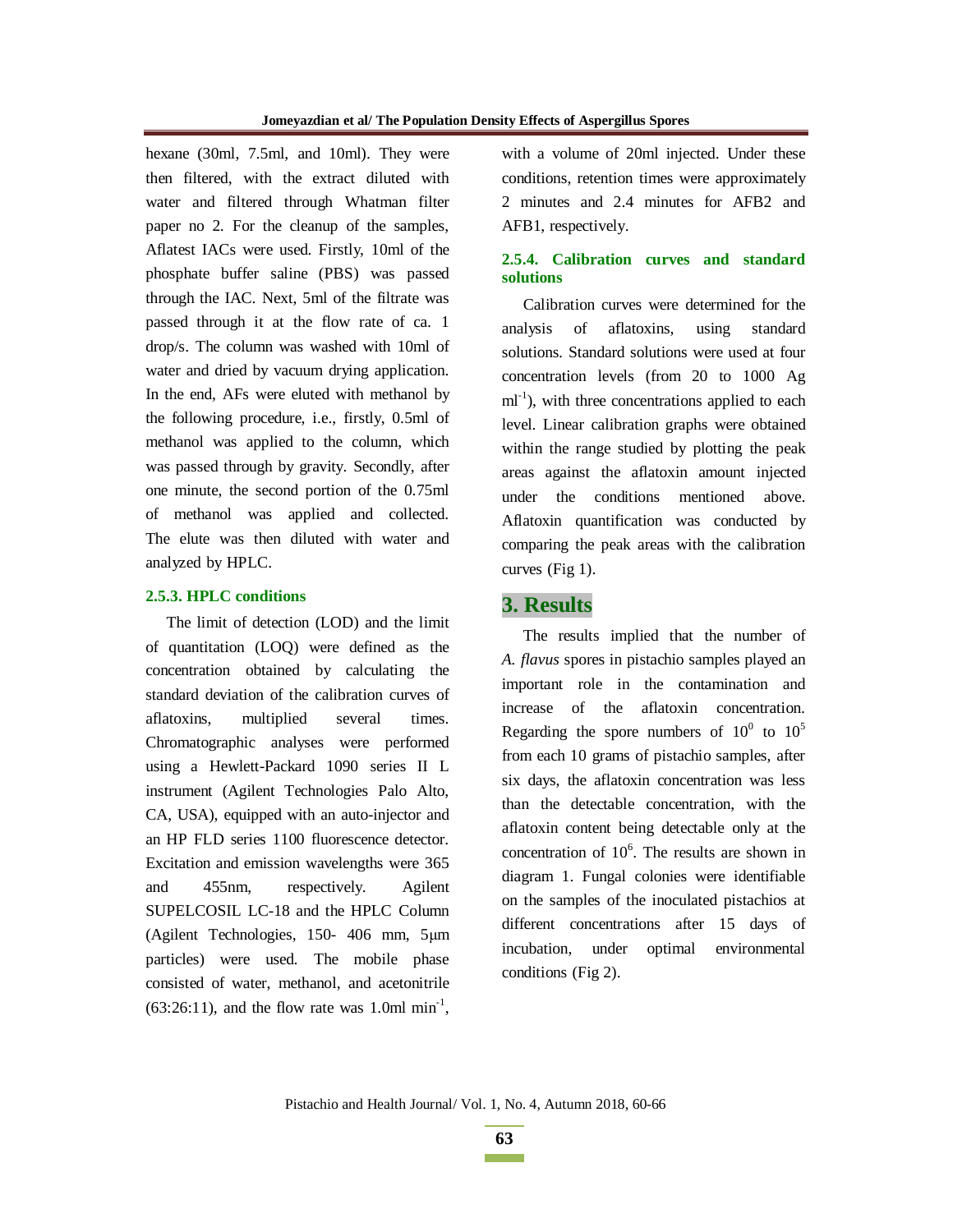

**Fig1.** Standard sample (bottom) along with a sample extracted (above) from pistachio nuts to determine retention time.



**Fig 2.** Infected pistachio samples with three spore concentrations of  $10^1$  (A),  $10^2$  (B) and  $10^6$  (C) growth results of *A. flavus* after 15 days under optimal environmental conditions.

Pistachio and Health Journal/ Vol. 1, No. 4, Autumn 2018, 60-66

**64 The Common**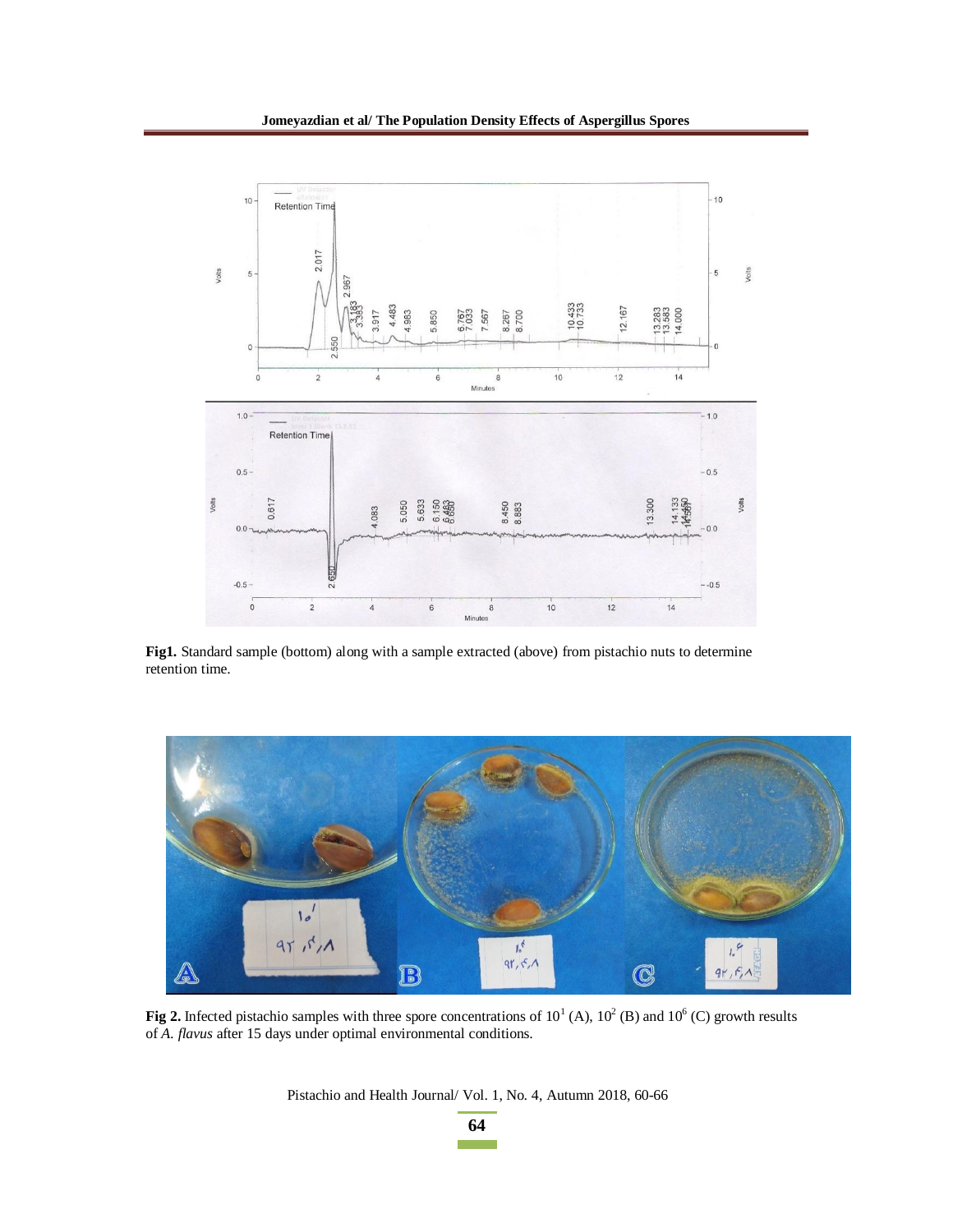### **4. Discussion**

The proportion of the spore concentration to AFB1 produced can be shown by reducing the fungal inoculum and using appropriate tools during the pistachio processing phase; besides, the use of the proper structure of the industrial processing of pistachios can reduce the population of fungi and the amount of aflatoxins, especially during the storage and export phases of this product. Regarding groundnuts, the roasted groundnuts in shells also showed a lower contamination level than the raw shelled groundnuts. This observation indicates that roasting and heating processes may reduce the level of the initial inoculum, and that the presence of the shells can act as a protective layer to shield the nuts from contamination [17]. AF contamination has been reported in different types of nuts. Chun et al. (2007) reported that nut samples in South Korea were contaminated with AFs (10.6% of the incidence) within the range of 0.20–28.2 lg/kg. In China, peanuts were found to be contaminated with AFs, with the average level and highest level being 80.3 lg/kg and 437 lg/kg, respectively [19]. In Turkey, Yentur, Er, Ozkan, and Oktem (2006) reported that the levels of AFB1 and total AFs in peanuts were within the range of  $2.06-63.7$  ng/g and  $8.16-$ 75.7  $\text{ng/g}$ , respectively. According Cheraghali et al. (2007), 11.8% and 7.5% of 10,068 Iran's pistachio nut samples contained AFB1 and total AFs, respectively, over the maximum tolerated level (MTL). The incidence and levels of AFs found in this study under optimal conditions were relatively high compared to the values quoted in the literature.

Considering the amount of the spore contamination of the fungi producing aflatoxins, it is possible to create conditions that prevent the production of secondary metabolites, such as aflatoxins, by tracing and identifying them at the early stages of contamination. The incidence of AFs in foods is relatively high in tropical and subtropical regions, where warm and humid climates provide optimal conditions for the growth of the molds [17]. Therefore, the higher incidence rates and levels of AFs found in the sample inoculated with  $10<sup>6</sup>$  spores in this study are probably associated with the high temperature and humidity in the sample conditions.

The fact these fungi are often found in substrates, such as corn, nuts and wheat, emphasizes the importance of the identification of these species. This will let institutions check the amount of the fungal inoculum to predict the production of AFB1 as well as AFG1, AFG2, and AFB2.

### **5. Conclusion**

This study helps estimate the relative occurrence of aflatoxins in crops and predict the toxin profiles that may be produced. This will improve the diagnosis at an early stage and integrates all critical control points in HAPPC strategies. In addition, these assays help identify the proportion of the number of spores in the initial substrate to the amount of aflatoxins, which can be used at quarantine stations to forecast contamination. The results of the present paper will also help gain some knowledge about these species in terms of ecophysiological factors as well as distribution or